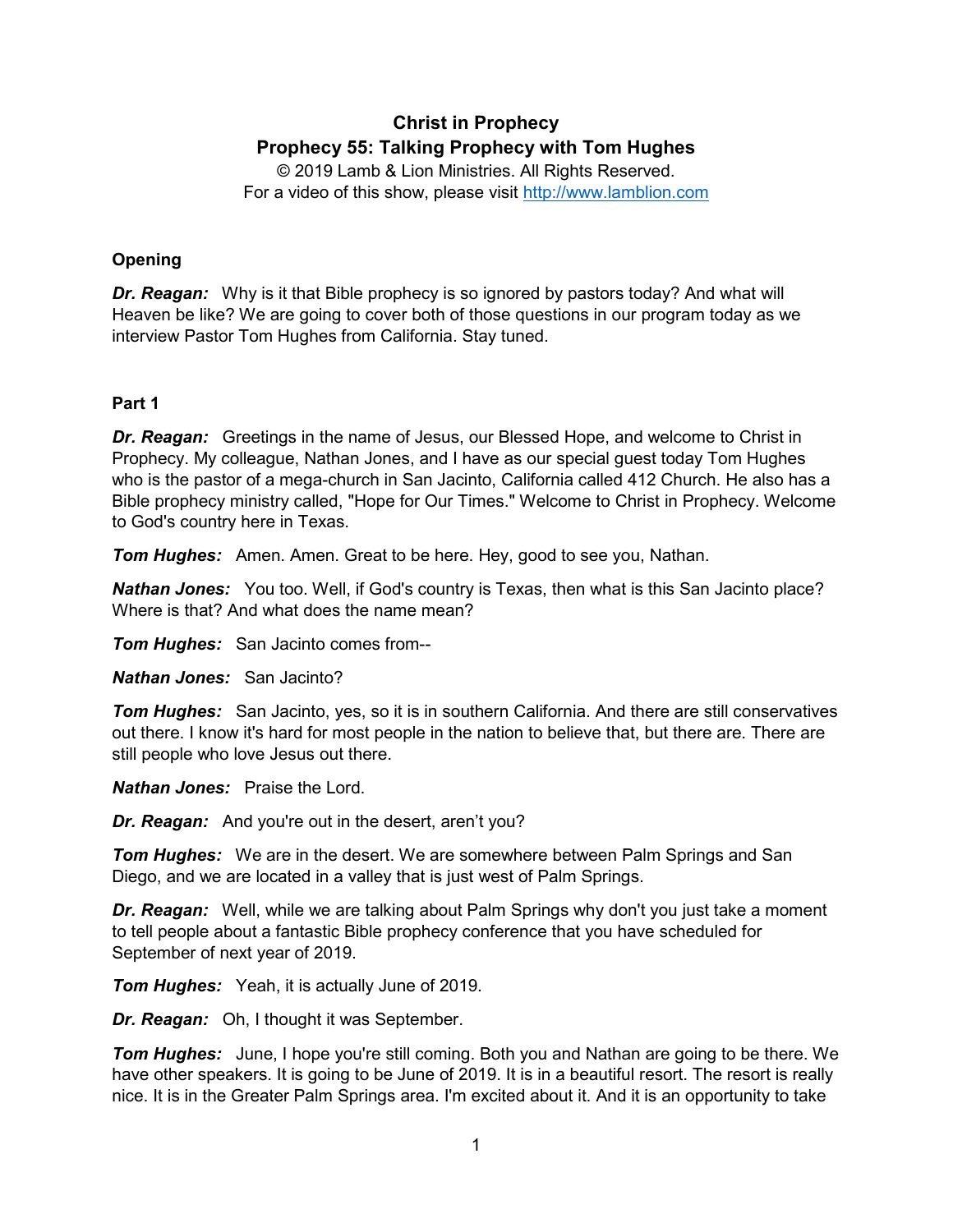Bible Prophecy, it is into a secular venue, and being able to hopefully reach all different kinds of people, not just people in churches. And listen, we really need it. We need it in California, this whole nation needs it, and the whole world needs it.

*Dr. Reagan:* Well, how can people sign up to go to the conference?

*Tom Hughes:* Hopeforourtimes.com that is the website. And you can right on the front-page it will say events. It also has that particular event people can sign up.

*Dr. Reagan:* And you have all the detail there about the event?

*Tom Hughes:* All the details are there. The speakers are there. We have the registration for not just the event, but also for the hotel rooms that are available right there on the website hopeforourtimes.com.

*Dr. Reagan:* Well, I want to jump into some controversy right now, and that is that you recently stirred up a hornets nest by writing an article that has been widely distributed. It is an article entitled, "Five Reasons Pastors Don't Teach Bible Prophecy." And boy, this is just all over the internet. Now, give us five reasons why they don't.

*Tom Hughes:* Well, I'll give you one reason. Well, we will start with one. And I wrote that article awhile back. And I didn't realize that it was going to keep going, and going, and going, and it does. I'll be reading somewhere and all of a sudden I see it pop up again.

*Dr. Reagan:* That is the nature of the internet.

*Tom Hughes:* Somebody comments on it. Get people blogging about it and the whole bit. But one reason I have in there is because pastors simply don't understand Bible prophecy. And I talk about that. And the main reason they don't understand is because they've never studied it before.

*Dr. Reagan:* Yeah, the average seminary doesn't teach it.

**Tom Hughes:** They do not teach it. And when you look at Bible prophecy, when I first started teaching it would be many years ago, I remember I was going to teach the book of Revelation for example. And I thought, "You know that is a pretty big book, and it has a lot of imagery in there. How am I going to teach through Revelation?" And I was already teaching Bible prophecy, but more topically. And I thought I'm going to do it. Well, then I prayed and I thought I'll do it like any other book I teach of the Bible.

*Dr. Reagan:* There you go.

**Tom Hughes:** So, pray, get the commentaries. And I get a variety of commentaries, and I just started. So, that was quite some time ago when I did that. But when you realize, you know it is strange about it Dr. Reagan is pastors will say you've got to teach every book of the Bible. But they will completely avoid Revelation. They'll avoid most of the book of Daniel. They'll avoid the Old Testament.

*Dr. Reagan:* And they avoid Romans 9-11.

*Tom Hughes:* They'll avoid Romans 9-11 because that is very confrontational to those who say that God is done with Israel because Paul specifically says, "Is God done with Israel? No, He is not done with Israel." You have to avoid part of the book of Acts or make it means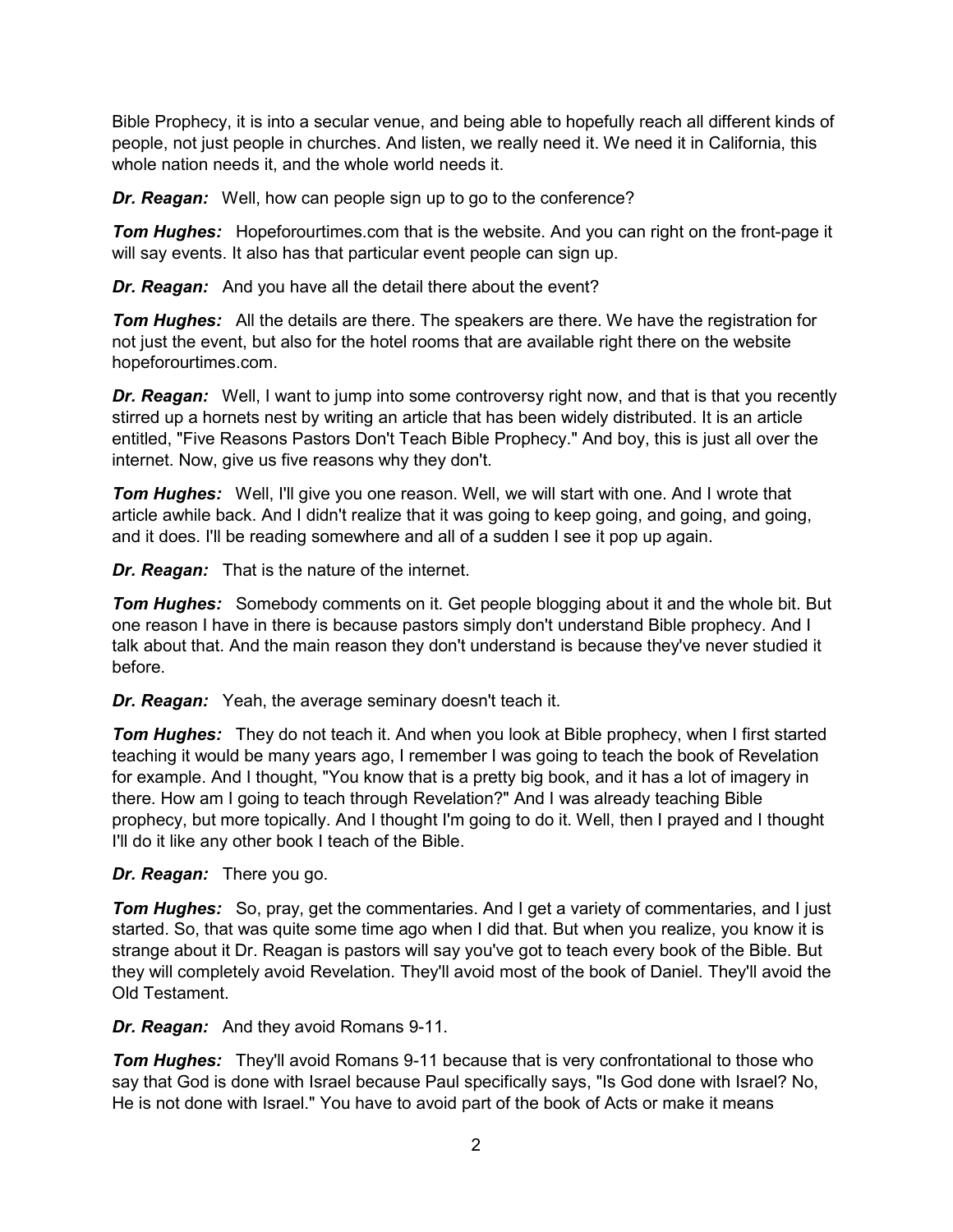something it doesn't say. And you look at this and go, "Well, wait a minute. Why are pastors not teaching Bible prophecy?" One reason they don't understand it. Another reason is because they think that there are just nuts that teach Bible prophecy.

*Nathan Jones:* Yeah, that is well earned.

*Dr. Reagan:* Well, that I mean sometimes I'm embarrassed to tell people that I am a teacher of Bible prophecy, because I know immediately they are going to categorize me as one of these sensationalists who's finding the Antichrist under every rock and setting dates for the return of Jesus. Sensationalism.

*Tom Hughes:* Yeah, sensationalism sells.

### *Dr. Reagan:* Oh, yeah.

*Tom Hughes:* And in fact one of the reasons why you do this ministry and why I do it now is because of this reason. If there really are people who are teaching false things when it comes to Bible prophecy. Well, how much more is it we need to have teachers that are solid, and proclaiming the truth of Bible prophecy. That is why God rose up teachers anyways was because they needed the truth. Well, why then would you avoid an area that is false, that is taught by false teachers or teachers who just go down the angle of sensationalism?

*Dr. Reagan:* Okay, so, they don't understand it. They are wary of it because of the sensationalism. What do you mean when you say they fear offending members of the congregation?

**Tom Hughes:** Yeah, well, I'm sure you know through Bible prophecy it is pretty easy to offend people. And in one regard it is just fearful. People become afraid when they hear those things. They don't want to hear those things. Because in Bible prophecy we talk about two main things, one of them is judgment. And people they don't want to hear about that. They don't want to hear about the Tribulation. Hey, can't we just talk about the happy things?

*Nathan Jones:* God is love, and that is all they want to talk about.

*Tom Hughes:* God is love, let's just stick there and all of the good things. And they really go to great extents to avoid the truth.

*Dr. Reagan:* But Bible prophecy is full of wonderful promises for Believers.

*Tom Hughes:* It absolutely is. It is full of more hope than anything else.

*Dr. Reagan:* There you go, right.

**Tom Hughes:** When you understand Bible prophecy, you go, wait a minute it is not being about fearful. In fact we rightly understanding Bible prophecy helps the Believer to be faithful. And the other thing that Bible prophecy does is it actually is a great evangelistic tool, because people hear these things. And, Nathan you know this, we all know it. As teachers that when you listen to people who are out there in the world who don't know Jesus Christ, they are afraid of what is going on. They look at our own country you see it is divided. And you see the various things that are going on in this world. You see tragedy that comes. People die. There's sicknesses. There's illnesses. People are imprisoned. And you have all these things. And people are afraid that are out there in the world, they want to have answers. And the Bible and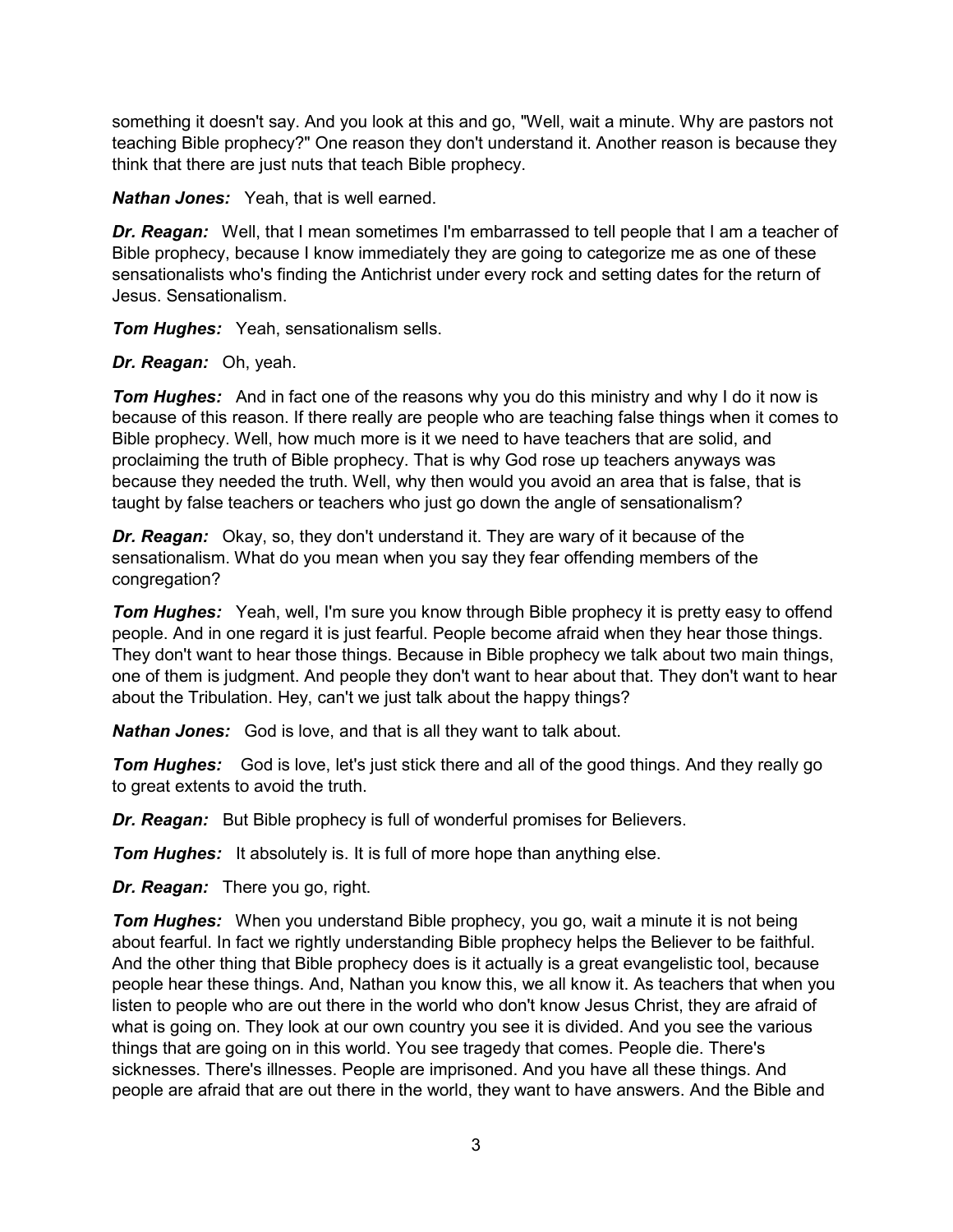Bible prophecy gives people answers. This is not how it is going to end. Jesus is coming back. And man it is going to be glorious. And there is hope and encouragement.

*Dr. Reagan:* The Apostle Paul wrote, "No eye has seen, no ear has heard, nor has the mind of man conceived what God has prepared for those who love Him." But the next verse says, "But the Spirit has revealed these things." And you ask a person, "What is your hope?" "Go to Heaven." "What does that mean?" And yet the Bible tells a whole lot about Heaven.

*Tom Hughes:* Oh, yeah.

*Dr. Reagan:* Well, get into in the second half of this program.

### *Tom Hughes:* Yeah.

*Dr. Reagan:* But okay, so you say first of all pastors don't understand it. Secondly they fear offending members of the congregation. Third people will be scared. And we hear that all the time. I am afraid to read the book of Revelation. In fact Don Perkins who is a Bible prophecy teacher grew up in southern Louisiana and his preacher used to get up in the pulpit and say, "I will never speak on the book of Revelation because if you study the book of Revelation you'll go crazy." This was a pastor from the pulpit. You'll go crazy if you read the book of Revelation.

*Tom Hughes:* Yeah, I've heard those types of things. I say, no, actually if you read the book of Revelation God promises what? A blessing to all those who read here, and keep the words of this book.

#### *Nathan Jones:* Revelation 1:3.

*Dr. Reagan:* What about this one? You also mentioned fear of looking like the loony-tune fringe. But what about this one? People might not tithe.

#### *Nathan Jones:* Yeah, how does that work?

**Tom Hughes:** You know what I am absolutely convinced that--I've talk with pastors they say people are going to get upset in our church and they are going to leave if I start talking about these types of things. And they are worried. But the worry from people who don't, pastors that don't teach Bible prophecy is when I start to say these things instead of storing treasure in Heaven, the people are going to respond by going out and buying everything now. They are going to buy new cars, they are going to spend their money there. But that's messed up.

*Dr. Reagan:* Oh, yeah.

*Nathan Jones:* Put it into technical terms.

*Tom Hughes:* Yeah, there is your theological term, messed up. I read it in the Greek somewhere. So, but you see it and you go no, no, no, rightly taught, and rightly understood it will actually cause people to say, "You know what? Jesus is coming. I want this to be about my best life forward."

*Dr. Reagan:* It will motivate them to holiness, and to evangelism.

*Tom Hughes:* To evangelism. It will make them mission oriented. It will cause them to want to say, "I need to store my treasure in Heaven, not on this earth because all of these things are passing away."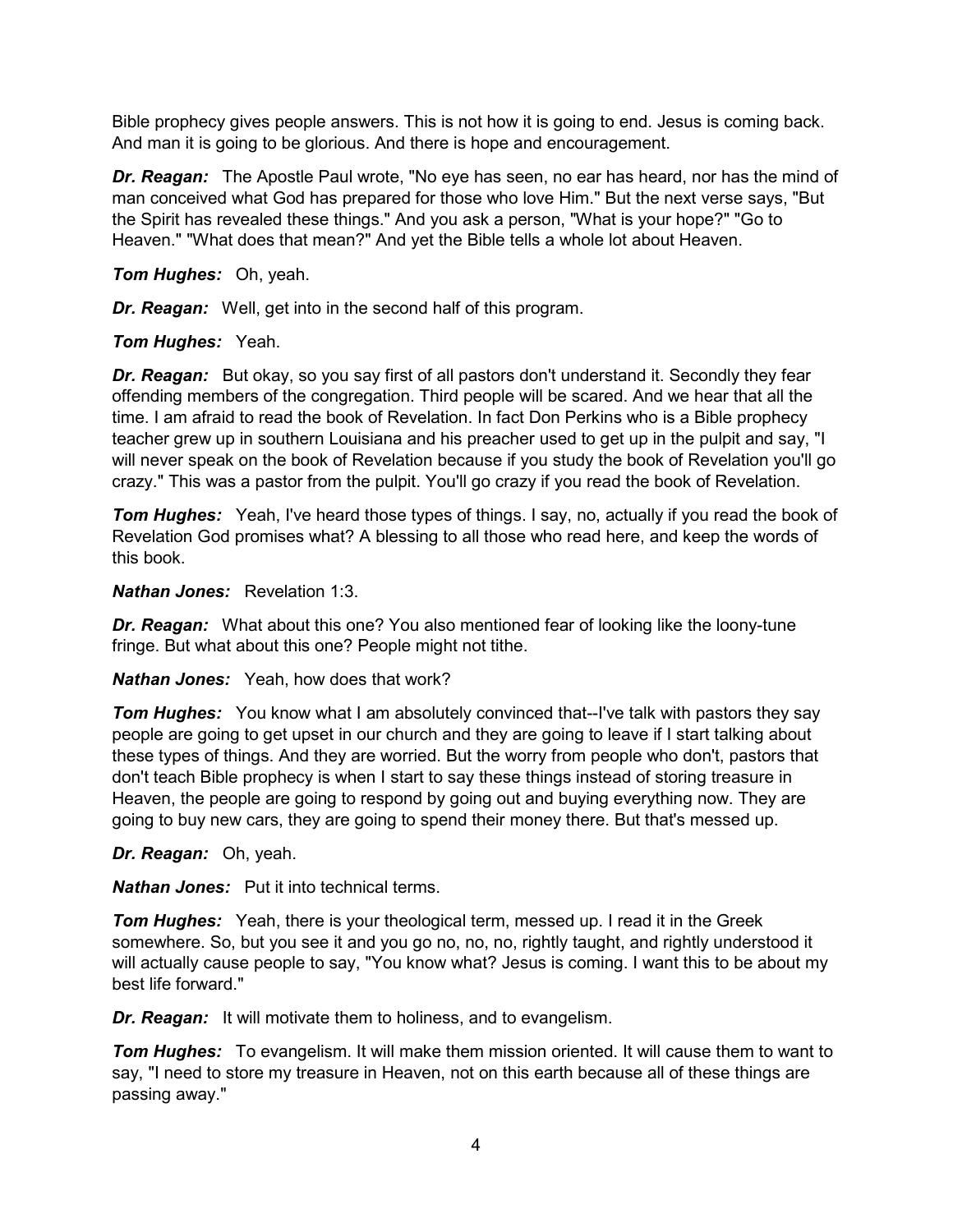*Dr. Reagan:* You see that is the thing that I hear most from pastors is they say, "Well, it is not relevant. David, you are a traveling evangelist. I am a located pastor. I've got every problem known to man in my congregation. I got to preach practical sermons that have to do with drug addiction, alcoholism, adultery, this sort of thing." And I say, "You don't understand Bible prophecy. It will motivate people to evangelism and to holiness."

*Tom Hughes:* Oh, yeah. That is exactly what Peter tells us.

*Dr. Reagan:* And when you said it was a great evangelistic tool, let me tell you on the Day of Pentecost Peter preached the very first gospel sermon and from beginning to end it was Bible prophecy. The Bible said this; Jesus fulfilled it. The Bible said this; Jesus fulfilled it. Finally they just cried out and said, "What must we do to be saved?"

*Tom Hughes:* Yeah, amen. Yeah you look at that Bible prophecy the First Coming of Christ. And all of things of ancient Israel that got prophesied through His prophets that came to pass. And then the prophecies of the First Coming of Christ. The prophecies of the Second Coming of Christ. And the prophecies on into the Millennial Kingdom regarding the nation of Israel. And we've seen all of these things fulfilled throughout history, every single time God had a prophet speak a word that was for the past, every single time it was fulfilled; 100 percent, never missed. What would make a preacher now think well those things are irrelevant? God is not going to do that.

*Nathan Jones:* Pastors ought to expect it that it is a great apologetic. I mean you got fulfilled prophecy it proves that the Bible that they are studying is the Word of God. They can trust it and put their faith and foundation in it.

**Dr. Reagan:** Well, I grew up in an Amillennial church. It is a miracle of God I'm a teacher of Bible prophecy. And in that church the most common sermon I heard was that there is not a verse in the Bible that implies that Jesus will ever put His feet on the earth again. I nearly fainted at the age of 12 when I found Zechariah 14 and it said He was coming back to the Mount of Olives. And then the other thing they always taught, the Bible means exactly what it says from beginning to end, unless it is talking about the Second Coming and then it never means what it says. What?

*Tom Hughes:* That to me is--I hear that more, and more, and more, from pastors in America.

*Dr. Reagan:* It is apocalyptic language.

*Tom Hughes:* Yeah, we don't talk about that type of thing.

*Nathan Jones:* Well, as a pastor do you feel that the churches don't want Jesus to return? I mean there is kind of this idea now this Post-Millennial view that they are going to take over the world, the Church, and then hand it to Jesus. Is there a reticence about having Jesus come back?

*Tom Hughes:* It is just a strange view to me. Look at the great work we've done Jesus, now here is the planet we give you because we've perfected it.

#### *Nathan Jones:* Exactly.

**Tom Hughes:** I mean you look and you go, well, it is not exactly going that way. It is going the way the Bible says it is going to go. But I do think one of the big problems within the Church,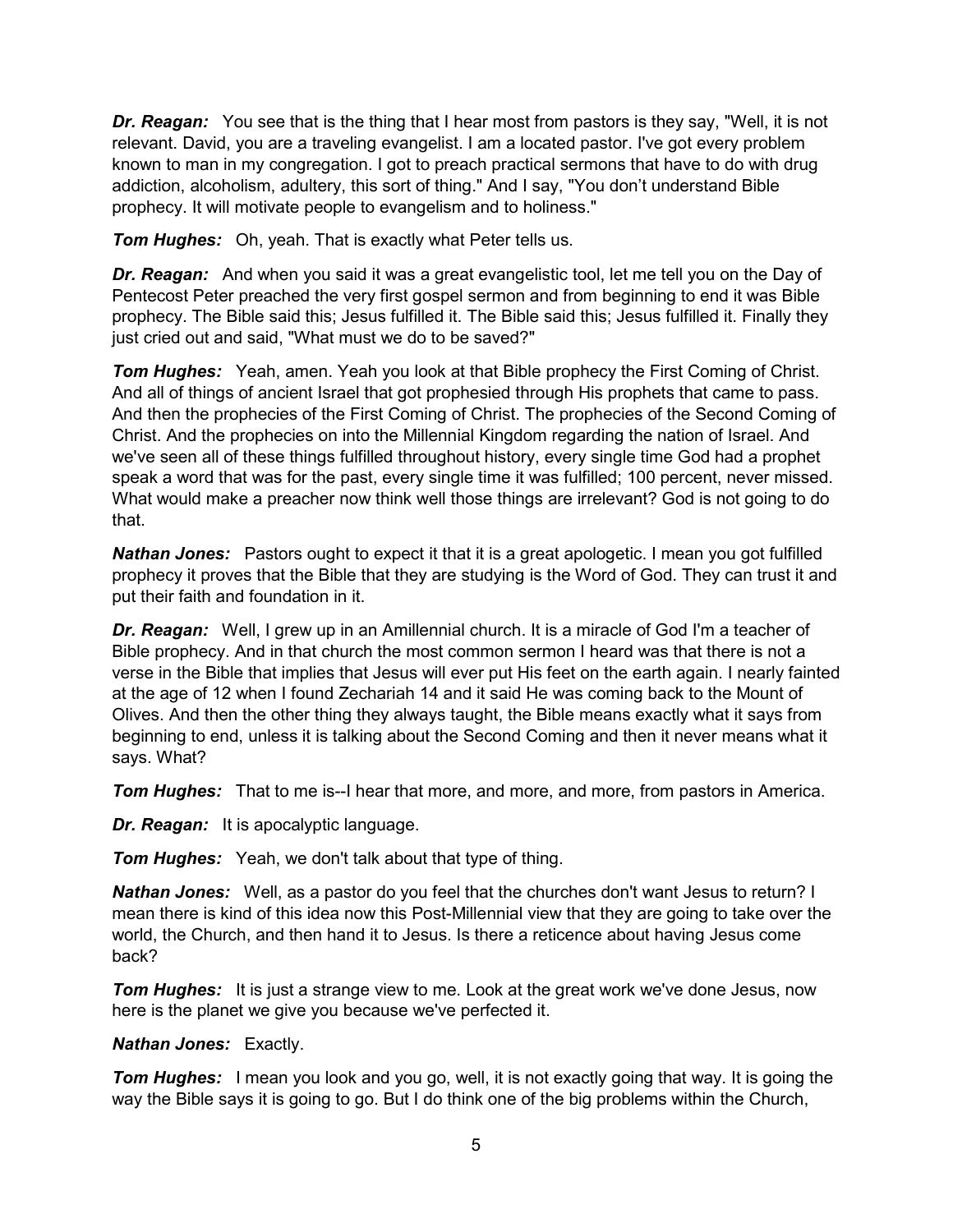even after people get saved, after they come to faith in the Lord Jesus Christ they are still looking to be comfortable.

# *Nathan Jones:* Yeah.

**Tom Hughes:** And Bible prophecy confronts that comfort position that people want to take in this world. And a lot of that goes with not understanding Heaven, which we will get into. But you look at that and it upsets, it upsets their position now. It upsets everything they live for now. And I think that is what even bothers them if they are Believers.

**Dr. Reagan:** Well, folks, we are going to take a brief break right now, and when we come back we are going to shift gears and we are going to start talking about Heaven, because Tom has just put out a video series about that and he working on a book about Heaven. So, stay with us.

# **Part 2**

*Nathan Jones:* Welcome to Christ in Prophecy and our interview with Pastor Tom Hughes. Well, I want to hear what Dr. Reagan is talking about. You have a DVD series and a book coming out about Heaven. It is one of my favorite topics, I love to preach on it. Tell us a little bit about what is involved in this DVD series.

*Tom Hughes:* Well, I love it. I recorded it not too long ago, and it was 10 messages I did. It was actually nine on Heaven and one on Hell, because I say you can't go to Heaven without understanding what Hell is.

*Dr. Reagan:* Yeah.

# *Nathan Jones:* Absolutely.

*Tom Hughes:* Because people need that, and that subject is avoided. Actually both of these, Heaven isn't taught in pulpits, and Hell certainly is not taught in pulpits; Hell or judgment or sin. Those things are all avoided. So, what happened was I just looked at all of the things that I talked about, and you do, and Nathan do with Bible prophecy. And there is a lot of when you talk about the Tribulation period and some of the hard things, it is hard for people to wrap their minds around. There is so much hope when it is rightly understood. But I thought, you know what with all the things that are going on in the world right now, just the different difficulties, pressures, and trials and our country is so divided and everything, I thought you know what I am going to talk about Heaven and what the Bible says. Because a lot of the things that are out there regarding the message of Heaven come from somebody who had a dream, or they made a movie.

*Nathan Jones:* Yeah, came back from the dead.

*Tom Hughes:* Or they came back from the dead and they saw this. Well, wait what does the Bible actually say? And so I took that approach. And I likened it to taking a tour to another country. Recently we had a Footsteps of Paul Tour.

### *Nathan Jones:* Oh, wow.

*Tom Hughes:* Oh, it was terrific we went to Turkey for Ephesus, we went to Greece, we went to Rome. We were on a boat for a few days. And it was--so we went on this tour. Well, before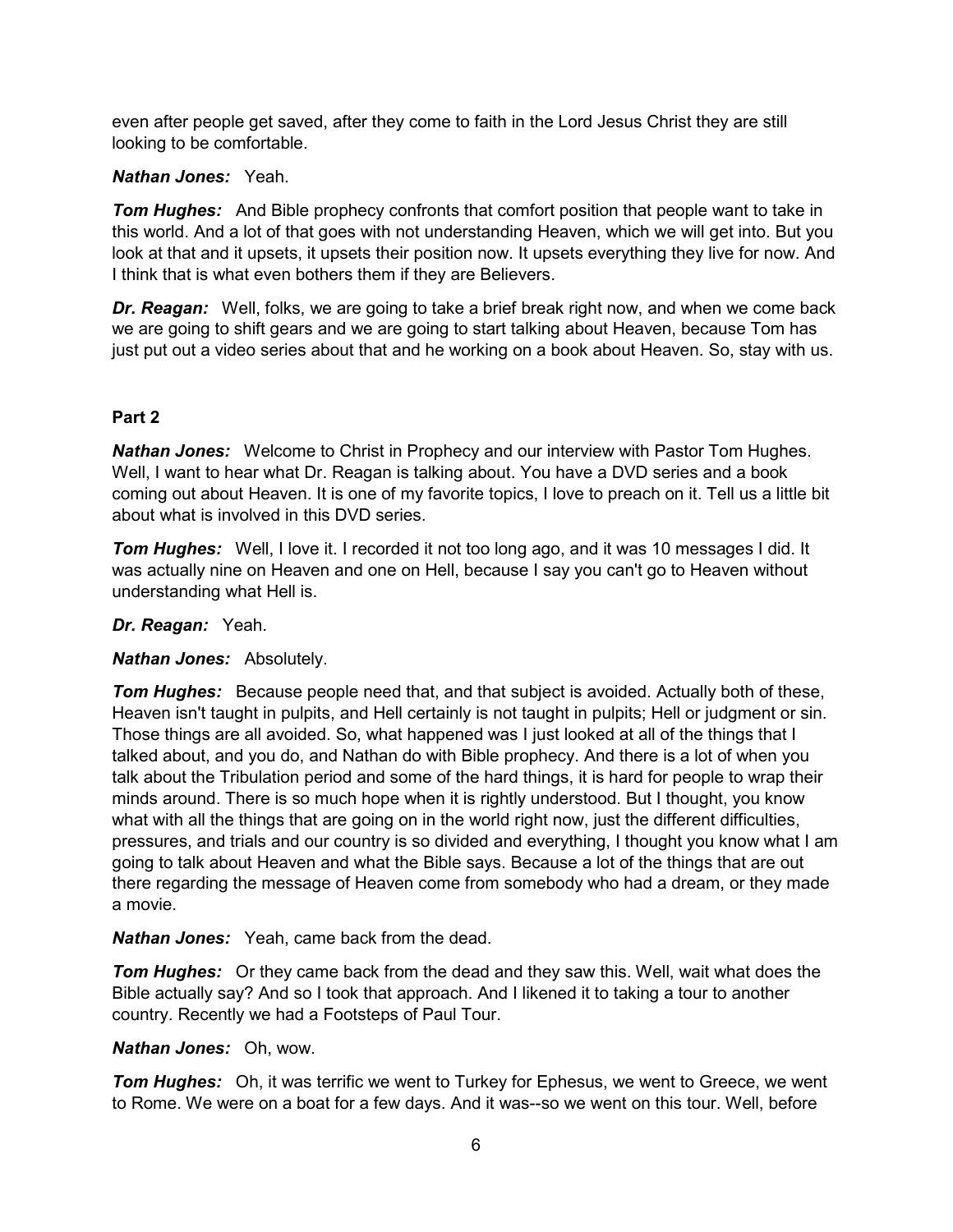you go on any tour you know, or you go to another country one thing you want to know what the weather is going to be like. How should you dress? You need a good tour guide. You need to set up everything ahead of time. Well, here it is we know that. You will do that just to go from state to state, me coming from California to Texas I want to know what's the weather is going to be like. And I already know people wear cowboy hats out here, so, that's good. But I look at that, and anybody does, anybody with any brains at all will look ahead. Well, why don't we do that with Heaven? Christians say, "Well, I am going to Heaven." Well, first of all you'd say, "How do you know?" And they go, "Well, uh, because I go to church." Well, that is the wrong answer.

*Dr. Reagan:* Well, that is the wrong answer.

**Tom Hughes:** And the other thing is, well, what is Heaven going to be like? Well, it is just going to be really good. Well, are you going to be sitting on a cloud for all of eternity just playing a harp? Uh.

*Nathan Jones:* Dull, very dull.

*Dr. Reagan:* Well, Brother, I grew up in a church that was non-instrumental. And we heard hell fire and brimstone sermons about how you were going to go straight to Hell if you ever played a musical instrument in a worship service, and you deserved to go it you did so. All Baptist piano players were going straight to Hell. And yet, they would get up and preach that we were going to spend eternity floating around on a cloud playing a harp. And I thought, "How does that make any sense?" I was only 12 years old and I would say, "How does that make any sense."

*Nathan Jones:* Well, how does a ghost play a harp anyway? Wouldn't our hands go through the strings?

*Dr. Reagan:* But there is this ethereal concept of Heaven, it is going to be spiritual. A lot of people think we are going to be angels.

*Tom Hughes:* Yeah. Yeah, I deal with that in the series too. I am really looking forward to when the book comes out. And you know, but I wanted people to not just be able to make sense of it, but to understand it's real. Is Heaven a real place with an actual location?

*Nathan Jones:* Yeah, can you give us a little insight then? If it is not an ethereal place where we are playing harps, then what is our afterlife going to be like?

**Tom Hughes:** Well, I can't imagine that the Lord is going to be some disembodied spirits just floating around.

*Nathan Jones:* So, we will have bodies.

*Tom Hughes:* We are going to have bodies. We know the Rapture is going to take place, 1 Thessalonians chapter 4, "The dead in Christ will rise, we who are alive and remain will be caught up together to meet the Lord in the air." And there is going to be a new body that is going to be given to us. I can't wait for that.

*Dr. Reagan:* I can't either. I'm tired of aching joints.

*Tom Hughes:* I'm tired of aching joints. I want to be able to eat what I eat without gaining weight.

*Nathan Jones:* Amen.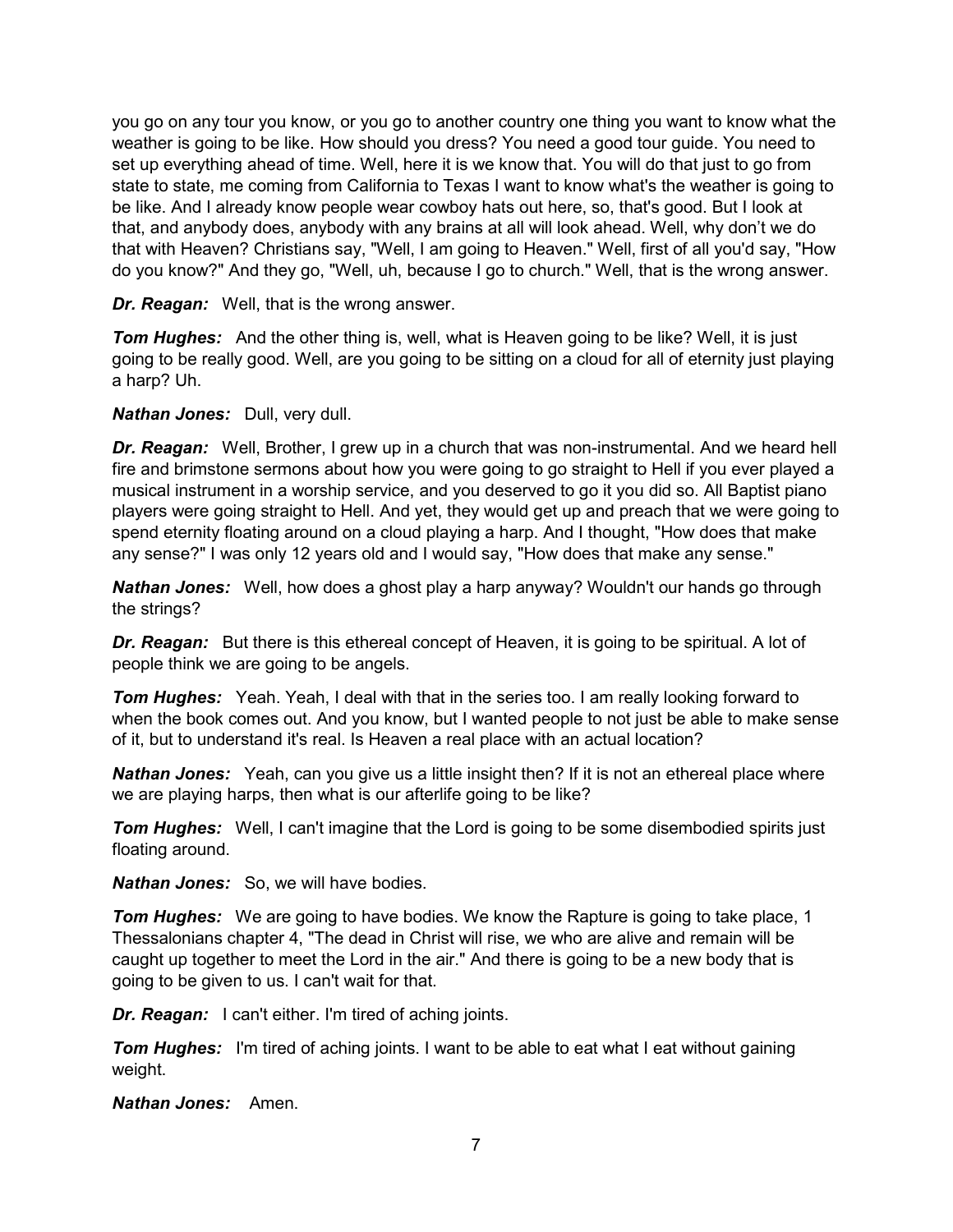*Tom Hughes:* Isn't that going to be great? I can eat donuts in Heaven. If there are donuts then they are going to be really good.

*Nathan Jones:* Of course there are going to be donuts in Heaven.

*Tom Hughes:* I think there is going to be--

**Dr. Reagan:** I was groaning about my joints one day and my wife said, "Honey, at our age if it don't hurt, it don't work."

*Tom Hughes:* That is funny.

*Nathan Jones:* So, do you think we will all look like we are in our 20's or 30's?

**Tom Hughes:** You know I will look better than I do now. But let me go back to the location. So, Jesus said in John chapter 14 verses 1-6, that, "Where, I am going to go and prepare a place for you, and where I am going I will bring You to Myself. That where I am, there you will be with me also." So, where, and there both imply a physical place that Jesus has prepared for us. Someplace where we are going to go. And you look at it like this, this is just so bazaar to me. People can't, Christians cannot imagine such a beautiful place that He is taking us to. And I would say, "Well, do you think that Jesus is in Heaven, and He is looking down at a house in Beverly Hills and He is thinking, 'That place is beautiful. Why didn't I think of that?'" I mean, that is just, it is kind of nuts.

*Nathan Jones:* What I love about that passage is that if Jesus is talking about building a place for us to live with Him forever, the New Jerusalem which I think you are referring to, is that He is still working on it. If He created everything in six days, what is this New Jerusalem going to be like?

**Tom Hughes:** I'm excited. The Millennial Kingdom coming first, and then the New Jerusalem the New Heaven, and the New Earth, it is just wow. And what will our bodies be like? This is me. But I look at it I think God created us, we have different races. We have different styles of music we like. We have different foods. That is on this planet that has been cursed because of sin. And you start looking at it in Heaven we are not all going to look the same. I am convinced we are not all going to look the same. I am convinced we are going to look very similar to how we look now. I'll look a lot like Tom does in Heaven. But I will look better.

**Nathan Jones:** So, we'll recognize. Because we get that question all the times in the ministry people write in a say, "Well, my wife just passed away, and when I get up to Heaven will she recognize me?"

*Dr. Reagan:* Well, of course she will.

*Tom Hughes:* Could you imagine not recognizing?

*Dr. Reagan:* Look if I'm David here, and I'm not David in Heaven then David wasn't saved.

*Tom Hughes:* That is a good one. That is great.

*Nathan Jones:* Wow, that is good.

*Tom Hughes:* That is fantastic. But you look at it with different nationalities people think well everybody is going to be a particular--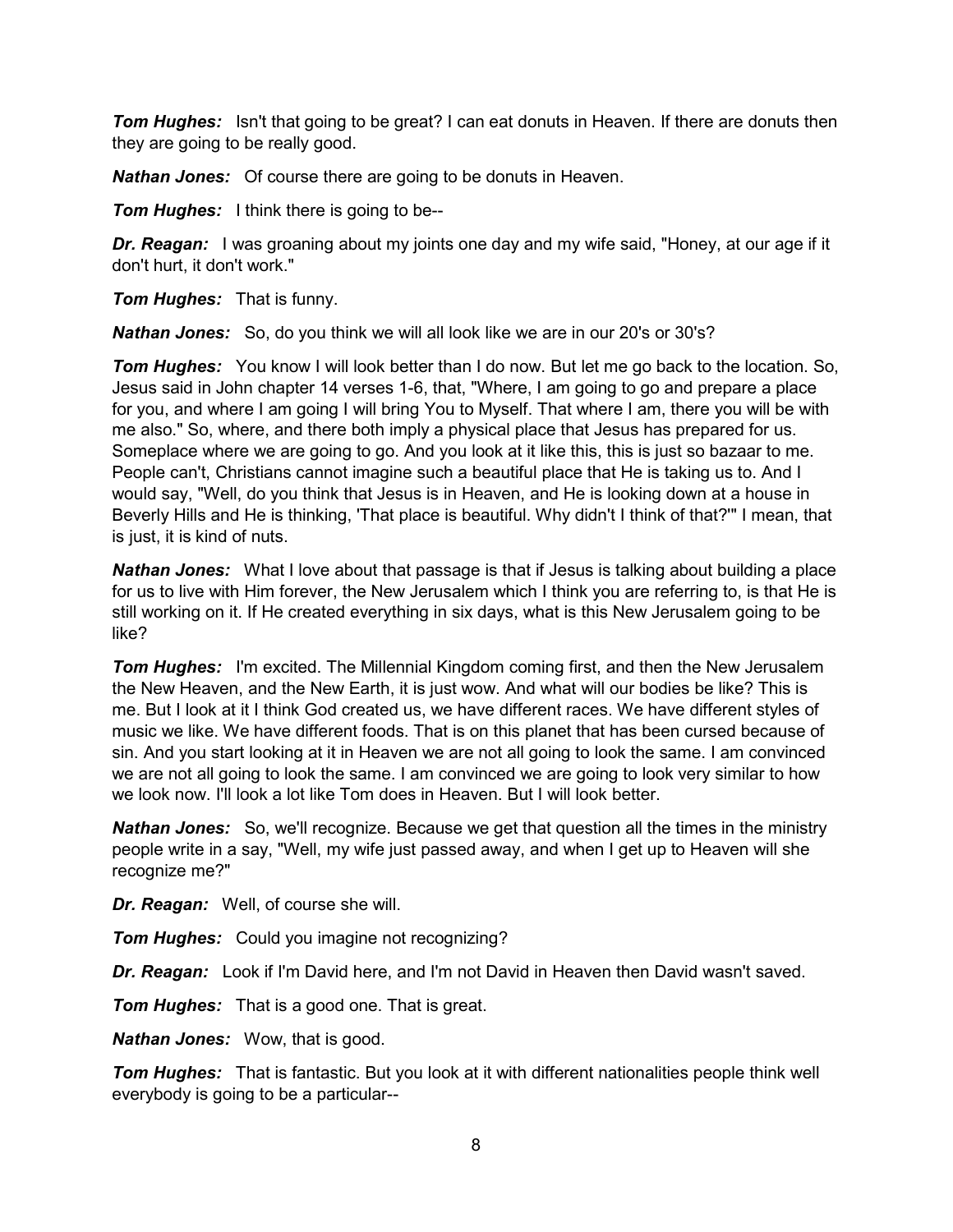*Nathan Jones:* We will all be one race?

*Tom Hughes:* One race. Well, I don't see that.

*Nathan Jones:* The angels aren't even one race.

**Tom Hughes:** I don't see that. I also don't believe we are going to be getting wings when we die either. Which I think that comes from a movie. What is that movie?

*Nathan Jones:* Oh, "It's a Wonderful Life."

*Tom Hughes:* The bell rings, right?

*Nathan Jones:* If you hear a bell ring, an angel gets its wings. So, we are not going to become angels because we get that question a lot too.

*Tom Hughes:* We are not going to become angels.

*Nathan Jones:* Because they are their own thing.

*Dr. Reagan:* You know what was the greatest jolt to me in my study when I found out about Heaven? The greatest thing that jolted me, I mean really jolted me was when I got into the book of Revelation and I suddenly decided I'm going to take it to mean what it says, and it says Heaven is going to be on a new earth, and God is going to come down to that earth and live in our presence. I thought, "What?" I thought it was going to be in the clouds.

**Tom Hughes:** Yeah. Yeah, you have the picture of the man playing the harp, or a little cherub playing the harp or whatever. So, we have the Millennial Kingdom first and then the New Heaven, and the New Earth, and the New Jerusalem descending.

### *Dr. Reagan:* Yes.

*Tom Hughes:* And you look at this, and you go wow. So, in the immediate we're going up, but then we have this new kingdom coming down.

*Dr. Reagan:* And it says God will come down to live among us.

*Tom Hughes:* And God is going to live among us, and He will dwell with His people. He will wipe away every tear from their eye. No more sickness.

*Dr. Reagan:* And we will see His face.

*Tom Hughes:* And we will see His face. We are going to see the Lord.

*Nathan Jones:* He is the Throne Room, right? I mean the Throne Room is like the center of the temple. It provides the light for the New Jerusalem; the radiance of God lights the city.

*Tom Hughes:* Amen. There are so many things there when you start looking at it. We have the book of Hebrews describes Heaven as the city. But also we have in the New Heaven and the New Earth the city is paved with streets of gold, it is so pure it is like transparent glass. So, you start thinking well, what do cities have? And the Bible is also described as a country. Well, our when you start looking at it and you think okay we have this is manmade cities. Image what Heaven is going to be like. Imagine what the country is going to--so to speak is going to be like in Heaven. And everything we have here is so limited by our imaginations but the problem is this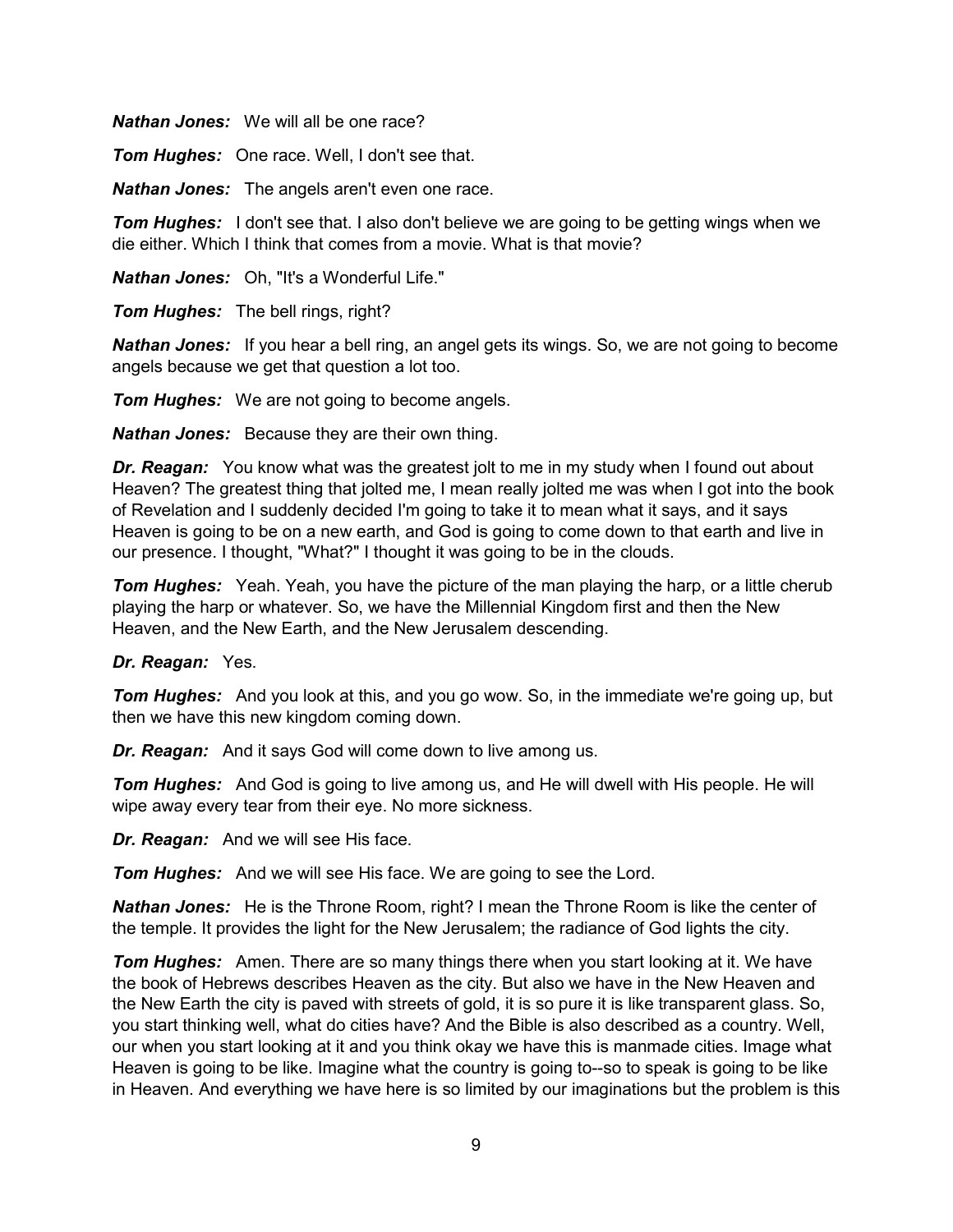is a comfortable place. People want to make it comfortable. The best humans can imagine on earth is maybe a place like Maui or Fiji or something like that. But to even to the Devil himself Maui is cursed. The Devil doesn't want to live there forever and ever. He would rather stay in Heaven even though that ain't going to happen, we know that. So, you look, he didn't want to be kicked out of Heaven and be sent down to earth, that was quite a fall.

*Dr. Reagan:* When you talk about how great it's going to be it reminds me of one particular verse, my wife is in her eighth year of dementia and I go every evening to feed her, and to read to her. And I'm not sure she understands anymore, but I read Scripture because I know it is supernatural and will minister to her whether she understands it or not. But I always leave her with one verse Romans 8:18, "The sufferings of this present time are not worthy to be compared to the glory that is yet to be revealed to us." Tom that is a mouthful. You minister to people dying miserably of cancer and all kinds of things. It says nothing, none of the sufferings can even be compared to the glory.

*Tom Hughes:* Yeah, it is incredible. Just recently there was a young lady from our congregation, she was 15 years old, killed in a car accident. You look at that, and you go how can a family be ministered to? And you know when you start looking at those verses and you look at Heaven. This is what I know will we recognize each other in Heaven? Absolutely we will. And moms and dads are going to be reunited with their children, and children with parents. And you look at that and you go I need that. People need that. And it's not some false imagination that has been created. This is what God's Word say. So, if we take God's Word, man, there is so much hope, and there is so much encouragement. And there's no more hospitals. There's no funeral homes. There are no psychiatric wards. There are none of these things. And you look and go.

### *Dr. Reagan:* No aging.

*Tom Hughes:* No aging. And getting back to the donuts.

*Nathan Jones:* Donuts, we got donuts.

*Tom Hughes:* The food is going to be spectacular.

*Dr. Reagan:* You know I believe that even women who have miscarriages will have an opportunity to see those children. I wouldn't even be surprised if God doesn't give them the blessing of letting them raise those children to a certain age, whatever that is going to be.

**Tom Hughes:** It would be remarkable. Here is a questions I get a lot. Will fluffy be in Heaven? Right?

*Dr. Reagan:* Number one question.

*Tom Hughes:* Isn't that funny. This is what I know, is God created the animal kingdom. In Heaven there are animals.

*Nathan Jones:* There are animals.

*Tom Hughes:* Will fluffy be in Heaven? Listen I'm not going down that path.

*Nathan Jones:* Oh, yeah, we are going to get a lot of hate mail. You should just stop right now.